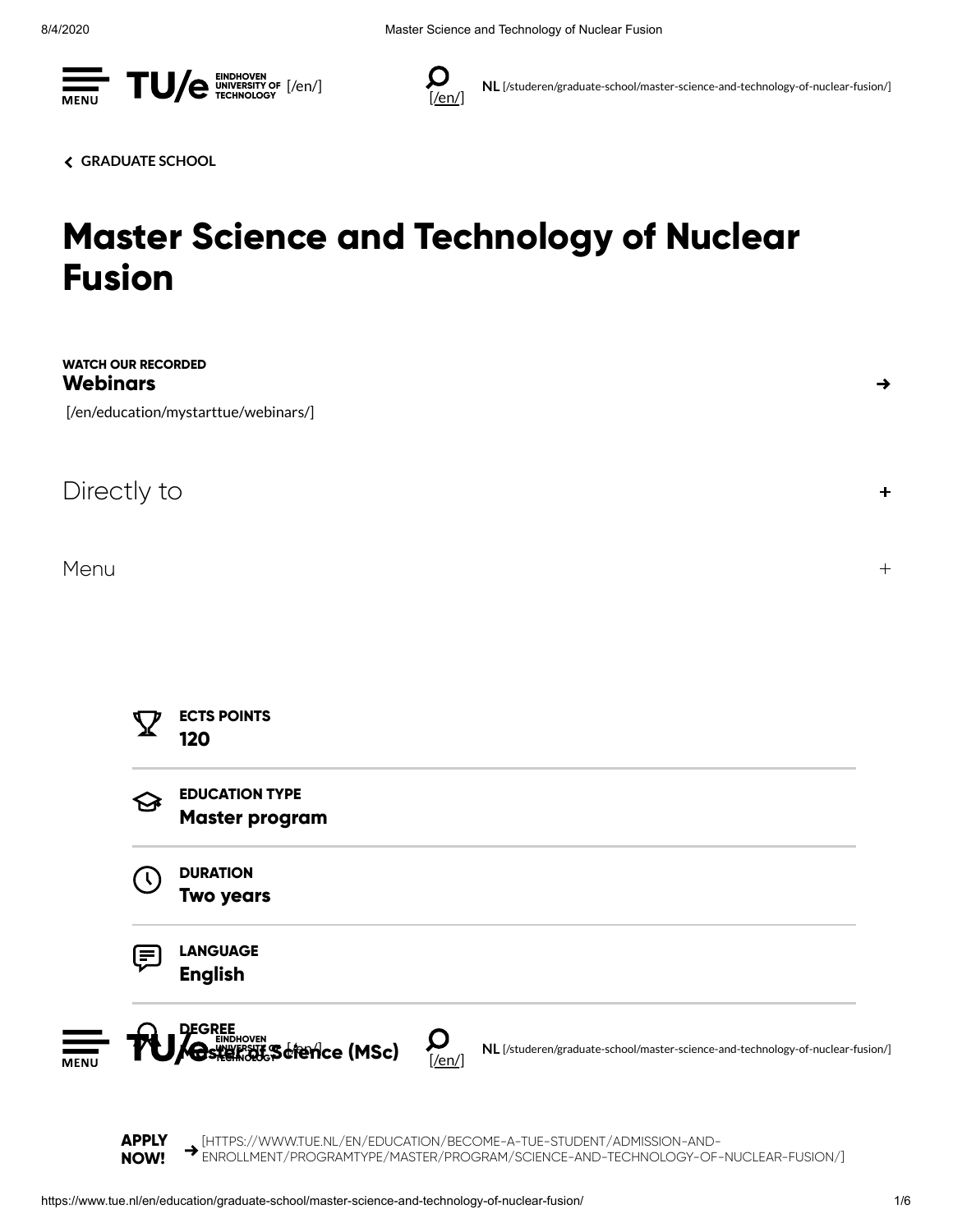The worldwide collaboration on the development of nuclear fusion as a safe, clean and inexhaustible energy source is now culminating in the construction of the International Thermonuclear Experimental Reactor (ITER). Located in southern France, ITER will demonstrate 10-fold power multiplication at the 500 MW level.

The ITER project is giving the science and engineering of nuclear fusion a major boost. Therefore it will need a new generation of highly trained engineers and scientists for its operation. Eindhoven University of Technology has selected fusion science and technology as one of its high-profile areas, by starting a dedicated research group and establishing a full-blown master's program on fusion.

## MASTER SCIENCE AND TECHNOLOGY OF NUCLEAR FUSION

The Master of Science and Technology of Nuclear Fusion is the obvious path for those who want to specialize in fusion. The curriculum is truly interdisciplinary – combining elements from applied physics, mechanical engineering and electrical engineering – and places emphasis on the goal-oriented nature of fusion research. The international character, work in interdisciplinary groups and societal aspects of fusion research are also emphasized in the program.

If you are bright, ambitious, interested in high-tech, not afraid of a serious challenge, and have a concern for the sustainability of the planet, this program might be just the course for you.

You can also choose to combine this master's program with Applied Physics, Electrical Engineering or Mechanical Engineering as a 'double degree'. This requires half a year to a year of extra study.



 $\rightarrow$  READ MORE [\[/EN/EDUCATION/TIJS-WIJKAMP/\]](https://www.tue.nl/en/education/tijs-wijkamp/)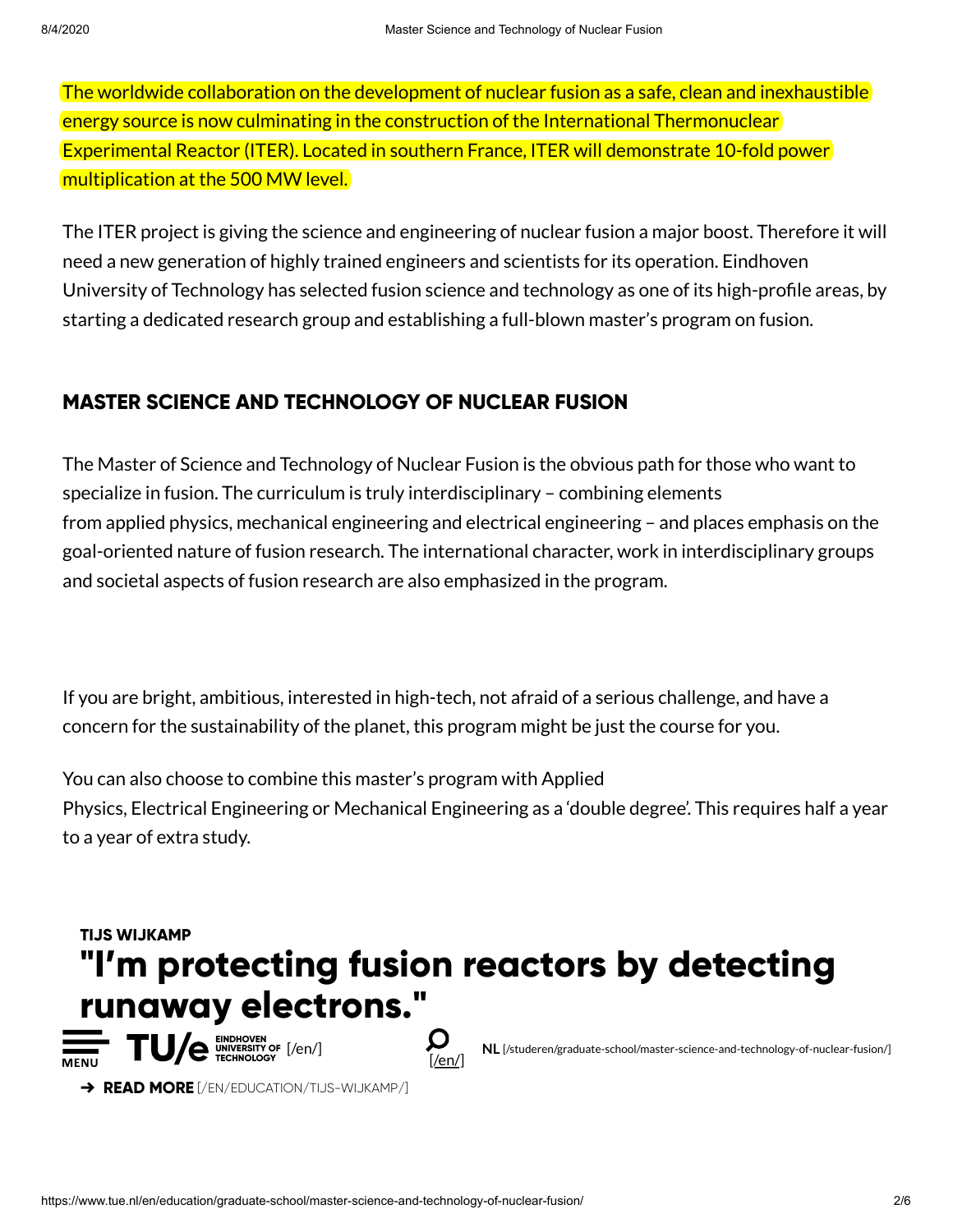# Ask a student

Do you have a question about the program or student life? Ask our students.

For questions about admission you can go to **admission and enrollment** [\[/en/education/become-a-tue-student/admission-and-enrollment/\]](https://www.tue.nl/en/education/become-a-tue-student/admission-and-enrollment/)

[ASK A STUDENT](javascript:linkTo_UnCryptMailto()  $\rightarrow$ 

# Admission and Enrollment

### What program type do you want?

Master program

#### Where did you get your degree?

**Select** 

Which program are you interested in?

Science and Technology of Nuclear Fusion

VIEW ROADMAP [\[/EN/EDUCATION/BECOME-A-TUE-STUDENT/ADMISSION-AND-ENROLLMENT/PROGRAM/SCIENCE-AND-](https://www.tue.nl/en/education/become-a-tue-student/admission-and-enrollment/program/science-and-technology-of-nuclear-fusion/programtype/master/)TECHNOLOGY-OF-NUCLEAR-FUSION/PROGRAMTYPE/MASTER/]

# VISIT US

 $\pm$ ou want to stay [informed ab](https://www.tue.nl/en/)out importan $\leftrightarrow$ information about studying at TU/e and upcoming **<u>aven</u>ts? Then create arracc**ount in MyStart@T[<u>W/e</u>] NL [\[/studeren/graduate-school/master-science-and-technology-of-nuclear-fusion/\]](https://www.tue.nl/studeren/graduate-school/master-science-and-technology-of-nuclear-fusion/) EINDHOVEN UNIVERSITY OF TECHNOLOGY [/en/] [/en/]

[CREATE AN ACCOUNT OR LOGIN](https://start.tue.nl/public/login) [HTTPS://START.TUE.NL/PUBLIC/LOGIN]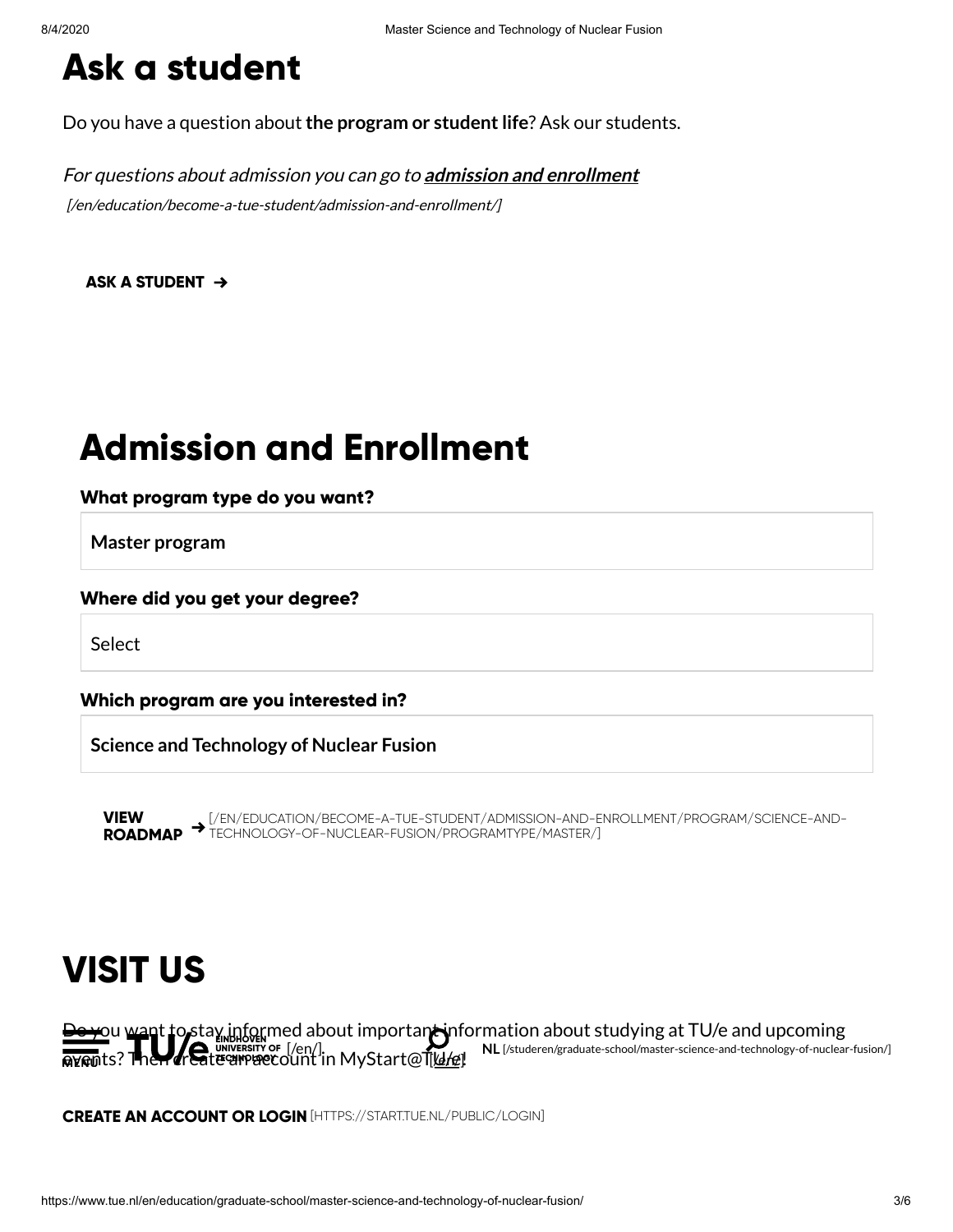#### 8/4/2020 Master Science and Technology of Nuclear Fusion

## **Webinars**

Watch our recorded webinars

## Brochures

## [Graduate Scho](https://www.tue.nl/en/education/mystarttue/graduate-school-event/) Event

Visit the TU/e during th day of our Graduate Sc

→

[\[/en/education/mystarttue/webinars/\]](https://www.tue.nl/en/education/mystarttue/webinars/) [\[https://start.tue.nl/form/brochures\]](https://start.tue.nl/form/brochures)

[/en/education/mystarttue/gra event/]

→

|  | // |
|--|----|
|  | →  |
|  |    |



The independent induction in the NVAO s[trengthen](https://www.tue.nl/en/)s higher education institutions in their quality fusion /] culture. On the basis of the judgments of NVAO higher education programmes are recognized and students receive a legally recognized degree. In the Netherlands, NVAO assesses the internal quality assurance pursued by universities and the quality of the programmes they provide.